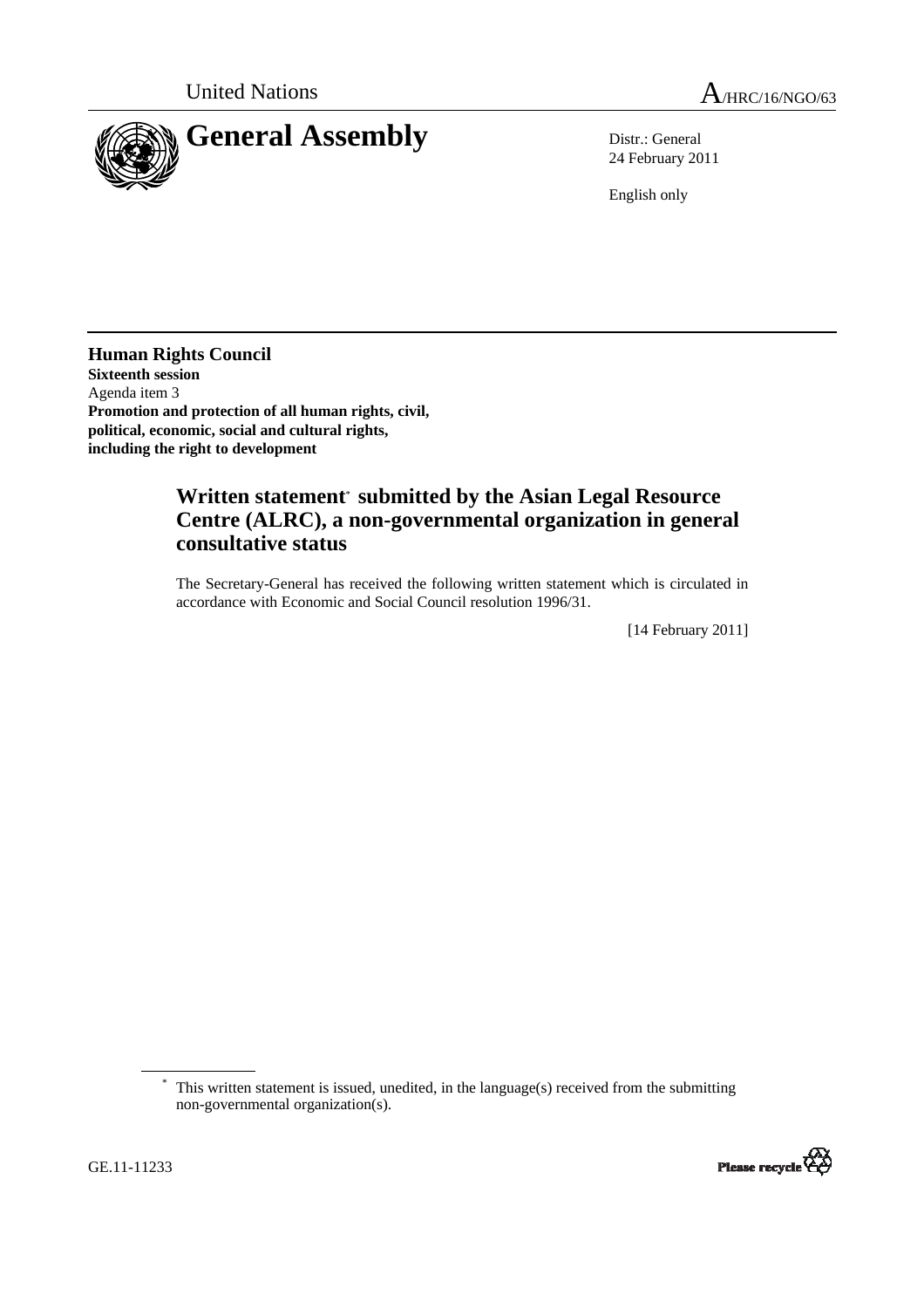## **South Asia: Institutional overhaul required to prevent torture in the South Asian sub-region**

In the South Asian sub region, the widespread use of torture remains the central deficit for the realisation of a rule of law framework. The Asian Legal Resource Centre (ALRC) has documented hundreds of cases of torture that show that torture is not merely practiced as a crude tool for criminal investigation in countries like India, Nepal, Bangladesh and Pakistan, but that it is also used as a tool for social control in these countries. States use torture, and the fear it generates within society, to enforce their will, allowing law enforcement agencies, paramilitary units and armed forces to practice torture widely with impunity. This impunity makes any challenge against torture at the domestic level practically impossible.

There is no functional legislative framework in the sub-region that can facilitate seeking legal redress concerning acts of torture. Neither India, Pakistan, Bangladesh nor Nepal have any legislation criminalizing torture at present. Even though Pakistan (23 June 2010), Bangladesh (5 October 1998) and Nepal (14 May 1991) have ratified the United Nations Convention against Torture and Other Cruel, Inhuman or Degrading Treatment or Punishment (CAT), none have yet criminalized torture in their domestic law.

Nepal's domestic law concerning torture, the Compensation for Torture Act, 1996 merely provides monetary compensation for an act of torture. Ignoring international principles and theory, the law does not consider torture to be a criminal act having equal implications against the state as well as the state agent committing it, but reduces the act to a monetary claim against the government by virtue of Sections 6 and 9. It merely fastens a vicarious liability upon the state for the act of a state agent and provides only for a limited compensation to be paid. Successive governments since the Comprehensive Peace Accord was signed on November 21, 2006, bringing to an end the country's decade-long conflict, have not brought any change to the law or its practice.

The governments of Pakistan and Bangladesh meanwhile, have not demonstrated any will to criminalize torture. With the country having ratified the CAT in 2010, the ALRC, in consultation with its local partners, proposed to the Pakistan government a draft model law to criminalize torture. The government's response has been reticent, with no further discussions initiated on the issue. Similarly, the ALRC drafted a 'Private Member Bill' against torture on behalf of a private member of the Bangladeshi Parliament who was a victim of torture, upon his request. A Legislative Committee reviewed the Bill and passed it back to the parliament for its consideration and appropriate legislation. However, the process is slow and lacks the support the Bill deserves from the parliament and government.

In India, the Ministry of Home Affairs has tabled and passed a law, the Prevention of Torture Bill, 2010 in the lower house of the Indian parliament, the Lok Sabha, in 2010. The Bill was then passed to the upper house of the parliament, the Rajya Sabha, for consideration. In the Rajya Sabha, after a short debate on the proposed law, a Parliamentary Select Committee was constituted to review the Bill. The ALRC submitted its views on the Bill and also a model draft law to the Parliamentary Select Committee. After reviewing the Bill and taking note of views expressed by entities like the ALRC, the Committee suggested comprehensive and far-reaching amendments be made to the Bill. These are now with the Indian government for its consideration. It is unknown however, what action the government will adopt to realise the changes required to make the Bill meaningful and ensure that torture is criminalized and prevented in the country.

Legislation, however, is not enough by itself to prevent the entrenched practice of torture in the South Asian sub-region. Today, there are no credible procedures by which a complaint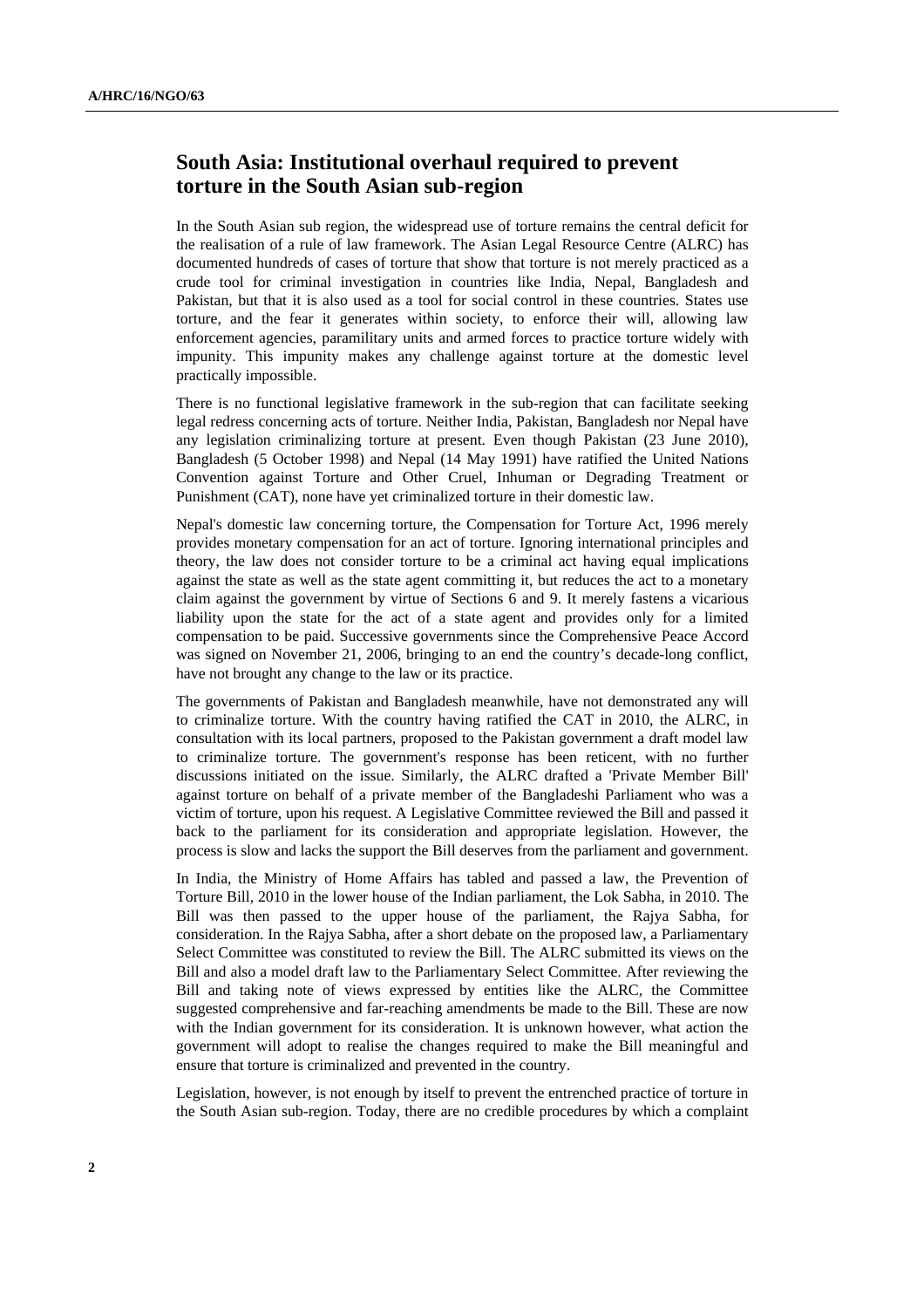of torture can be impartially and scientifically investigated in any of these countries. Investigation of torture in all the mentioned countries entirely depends upon the same police force accused of committing torture, or upon an agency like the Indian Central Bureau of Investigation, which is overwhelmingly staffed by officers on deputation from the local police. The comradeship between the accused officers and the investigating officers negates the basic premises of impartiality in a torture investigation.

In cases involving the paramilitary or other divisions of the armed forces, the statutory impunity provided to them against civilian claims, civil or criminal, ousts the investigative jurisdiction of a civilian investigation agency. The internal proceedings prescribed in laws governing the armed forces in Bangladesh, India, Nepal and Pakistan, are non-transparent, leaving no room for civilian participation. Moreover, the findings of these internal proceedings are not made public, and the victim is often not informed about the outcome. In most cases accused officers are exonerated from the charges against them. Such impunity that is enjoyed by the armed forces is exploited by government agencies and even by the local police, who often seek their assistance in undertaking criminal acts, like the brutal torture of suspects or maintaining secret detention centres where victims are held incommunicado for extended periods of time. Often times, this impunity is also made use of to settle private disputes.

Cases reported by the ALRC and its sister concern, the Asian Human Rights Commission (AHRC), to the UN Special Rapporteur on Torture from all the countries discussed in this submission clearly indicate this impunity and its consequences. In the case of Maina Sunuwar, a minor from Nepal who was detained, tortured, raped and murdered by a team of army officers of the former Royal Nepal Army, the accused officers are yet to be tried in a civilian court in Nepal, despite repeated court orders asking the army to produce the suspected officers for trial. The case of Mr. Faizan Butt and three others was reported from Pakistan, where the victims were illegally arrested and tortured by Lieutenant Colonel Hamza of the Inter Services Intelligence and other officers of the Frontier Constabulary in Peshawar, in order to settle personal disputes associated with private money lending. As in Maina's case from Nepal, the local police refused to take action despite public protests over the incident. Similar cases are reported frequently from Bangladesh involving the Bangladeshi Rifles, and from India involving paramilitary units like the Assam Rifles. In India, the draconian Armed Forces (Special Powers) Act, 1958 provides watertight statutory impunity to the armed forces that are deployed to assist civilian policing in states like Manipur and Jammu and Kashmir.

In addition to the general culture of impunity, the lack of scientific investigation facilities in all four countries of the sub region, as prescribed in the Manual on Effective Investigation and Documentation of Torture and Other Cruel, Inhuman or Degrading Treatment or Punishment, 1999 (Istanbul Protocol), is a serious hindrance to the investigation of torture cases. The lack of scientific training for law enforcement agencies and the relative absence of modern facilities, forces law enforcement agents to resort to violence and extracted confessions as the sole means to investigate crimes. Nepal for instance, still depends upon the limited facilities available in India to undertake DNA or fingerprinting analysis in crimes. India in the meantime, may have the most modern facilities for crime investigation in Asia, but access to these are limited to the investigation of high profile cases like the Mumbai terrorist attack in November 2008. For cases dealing with day-to-day crimes, confessions, often extracted through the use of torture, remain the only means of investigation. Ordinary police officers therefore resort to torture without reluctance, believing they have no other means to investigate crimes. The ALRC is of the opinion that criminal investigation in all four countries begins and ends with a statement of confession.

The general environment of impunity and the pressure to solve cases creates an air of legitimacy surrounding the use of torture in all four countries. The institutional framework